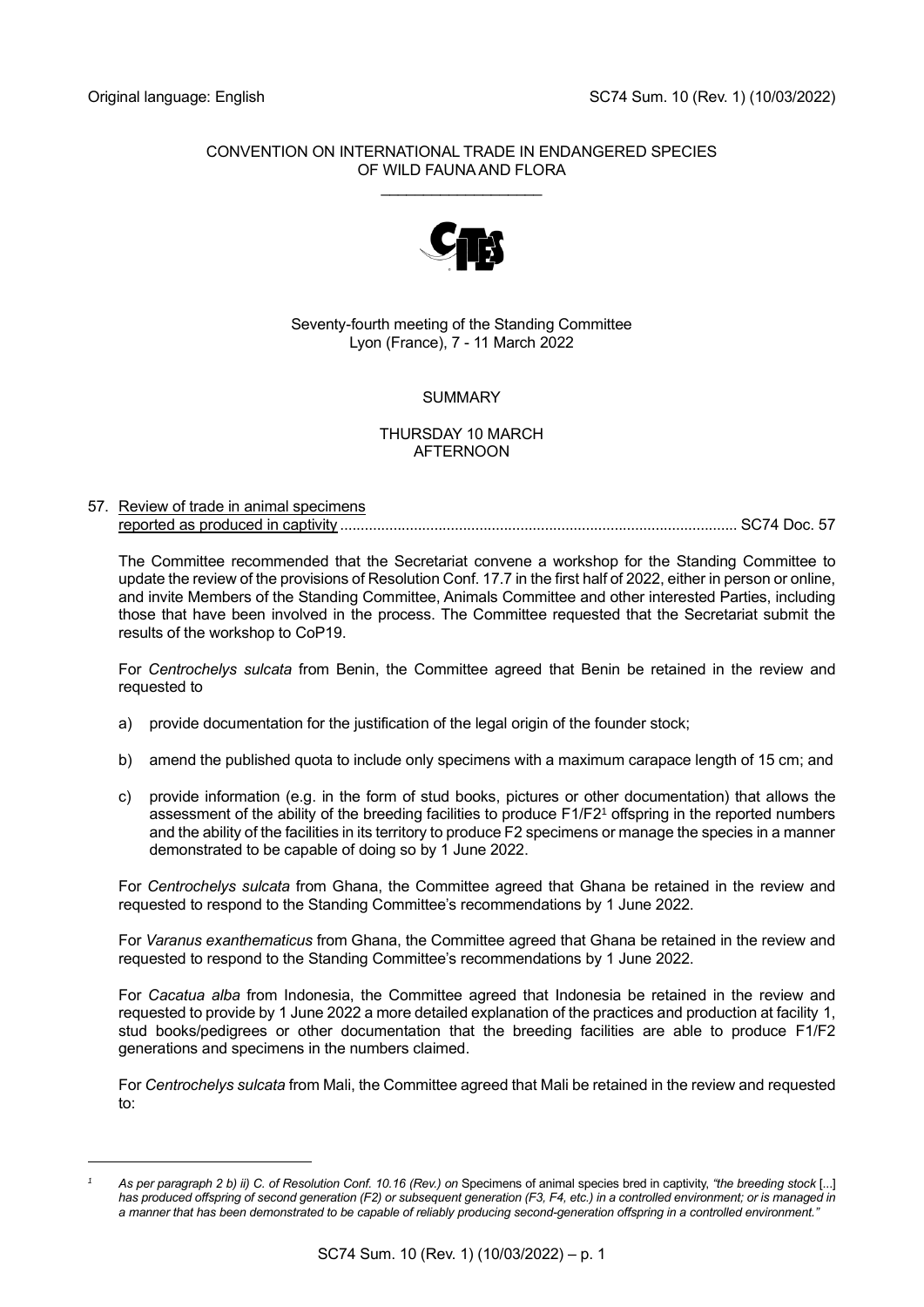- a) provide evidence of the legal acquisition of the stock,
- b) provide documentation and evidence in the form of stud books, pictures or other documentation that allows the assessment of the ability of the breeding facilities to produce F1/F2 offspring in the reported numbers,
- c) amend the published quota to include only specimens with a maximum carapace length of 15 cm and the scientific basis by which it has been established that the quantities of *Centrochelys sulcata* taken from the wild and used as breeding stock would not be detrimental to the survival of the species by 1 June 2022.

For *Centrochelys sulcata* from Togo, the Committee agreed that Togo be retained in the review and requested to provide an update on the Standing Committee's recommendations by 1 June 2022. The concerns of the Animals Committee will be included in the letter sent to Togo following this meeting.

For *Hippocampus comes* from Viet Nam, the Committee agreed that Viet Nam be retained in the review and that, by 1 June 2022, Viet Nam should confirm that if export of specimens recommence from these or similar facilities with source code "W" or "F" it will make legal acquisition and non-detriment findings prior to authorising export.

For *Vulpes zerda* from Sudan, the Committee agreed that Sudan be retained in the review until Sudan confirms the purpose of the breeding facility set up by the Management Authority of Sudan. If that purpose should be commercial for international trade, then a NDF for the offtake of the founder stock would need to be provided.

For *Centrochelys sulcata* from Sudan, the Committee agreed that Sudan be retained in the review until Sudan confirms the purpose of the breeding facility set up by the Management Authority of Sudan. If that purpose should be commercial for international trade, then a NDF for the offtake of the founder stock would need to be provided.

For *Geochelone elegans* from Jordan, the Committee agreed that Jordan be retained in the review until that Party provides clarifications, particularly on the identification of species held at the breeding facility and requested the Secretariat to report back to SC75.

For *Testudo hermanni* from North Macedonia, the Committee agreed that North Macedonia be retained in the review until the Secretariat provides a legal perspective at SC75 about the NDF requirement when the founder stock of a captive-breeding facility has been taken from the wild before the Party joined the Convention.

For *Ornithoptera croesus* from Indonesia, the Committee agreed that Indonesia be removed from the review. Should Indonesia want to resume trade in the species, an appropriate NDF for the eventual founder stock of a captive breeding facility or a facility producing specimens with source code R are provided to the Secretariat, for review by the Secretariat and by the Animals Committee.

For *Varanus timorensis* from Indonesia, the Committee agreed that Indonesia be removed from the review. Should Indonesia want to resume trade in the species, an appropriate NDF for the eventual founder stock of a captive breeding facility or a facility producing specimens with source code R are provided to the Secretariat, for review by the Secretariat and by the Animals Committee.

For *Oophaga pumilio* from Nicaragua, the Committee agreed that Nicaragua be removed from the review.

For *Oophaga pumilio* from Panama, the Committee agreed that Panama be removed from the review. Should Panama want to resume trade in the species, an appropriate NDF for the eventual founder stock of a captive breeding facility or a facility producing specimens with source code R are provided to the Secretariat, for review by the Secretariat and by the Animals Committee.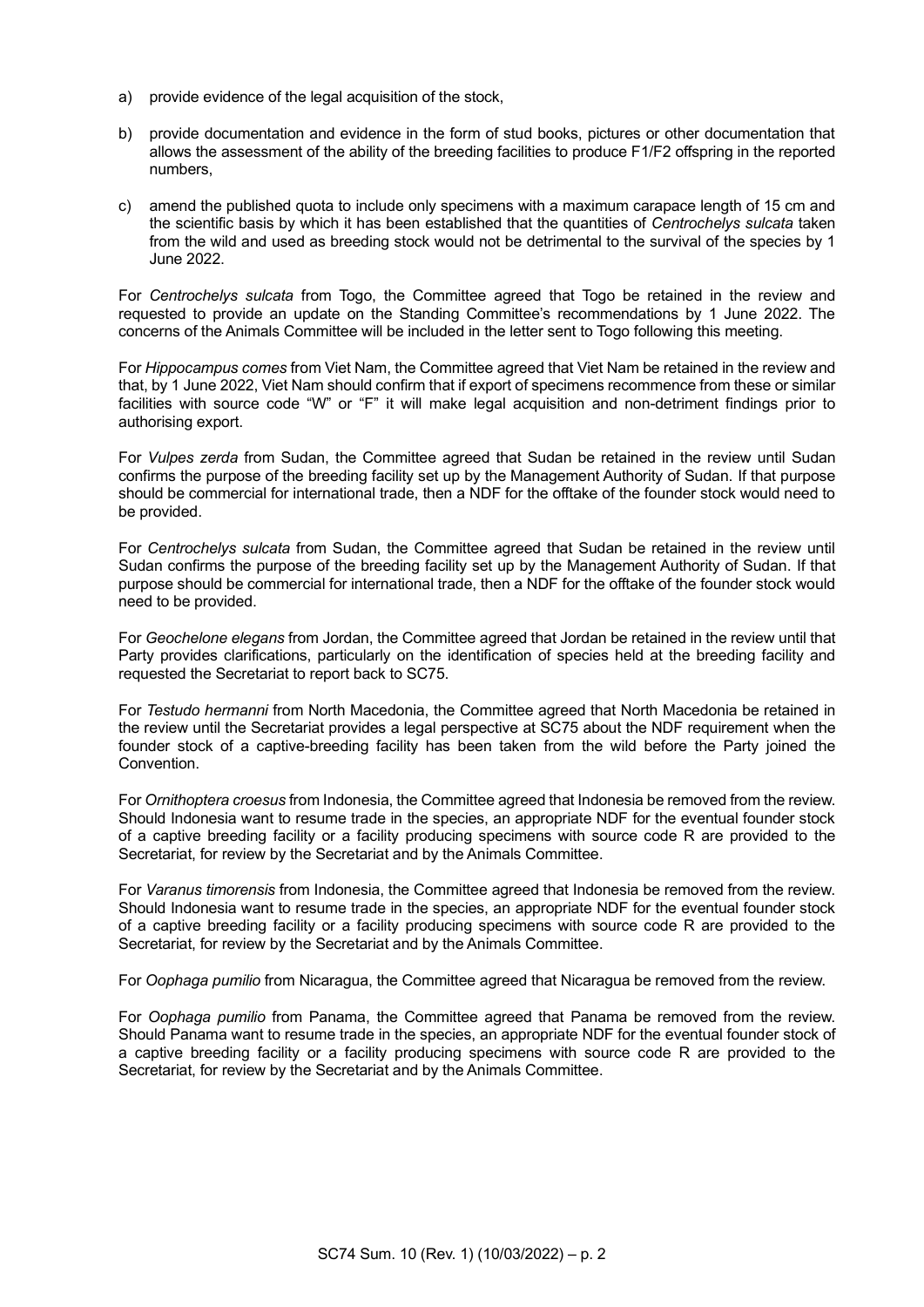#### 30. Review of Significant Trade in specimens of Appendix-II species

30.1 Implementation of recommendations of the Animals and Plants Committees ........................................................................... SC74 Doc. 30.1

For *Amazona festiva*/Guyana, the Committee:

- a) requested Guyana to share the results of its population study of psittacines*;*
- b) requested Guyana to maintain a zero-export quota for *A. festiva* until it provides information (including an NDF) to justify a higher quota to be agreed with the AC Chair; and
- c) urged Guyana to provide information on the implementation of recommendations c) to f) no later than three months before the documentation deadline for SC77.

For *Chelonoidis denticulatus*/Guyana, the Committee:

- a) requested the Secretariat to publish a zero export quota for *C. denticulatus* until Guyana provides information (including an NDF) to justify a higher quota to be agreed with the AC Chair; and
- b) urged Guyana to provide an update on the implementation of recommendations d) to f) no later than three months before the documentation deadline for SC77.

For *Macaca fascicularis*/Lao People's Democratic Republic, the Committee agreed to lift the current recommendation to suspend trade and recommend the removal of the species/country combination *Macaca fascicularis*/Lao PDR from the review of significant trade process, subject to the publication of a zero export quota for specimens of source codes W, F and R. Should Lao PDR wish to resume trade under any of these source codes, it must communicate this to the Secretariat and Chair of the Animals Committee along with a justification (including an NDF), for their agreement.

For *Amazona farinosa*/Guyana, the Committee:

- a) requested Guyana to share the results of its population study of psittacines; and
- b) urged Guyana to provide information on the implementation of recommendations b) to k) no later than three months before the documentation deadline for SC77.

For *Amazona farinosa*/Suriname, the Committee:

- a) requested the Secretariat to publish a zero export quota for *A. farinosa* until Suriname provides information (including an NDF) to justify a higher quota to be agreed with the AC Chair; and
- b) urged Suriname to provide an update on the implementation of recommendations b) to m) no later than three months before the documentation deadline for SC77.

For *Ara ararauna*/Guyana, the Committee:

- a) requested Guyana to share the results of its population study of psittacines;
- b) requested the Standing Committee to consider the proposed increase in the quota at SC75 following a review by the Animals Committee; and
- c) urged Guyana to provide information on the implementation of the outstanding recommendations no later than three months before the documentation deadline for SC77.

For *Ara ararauna*/Suriname, the Committee:

a) requested the Secretariat to publish a zero-export quota for *A. ararauna* until Suriname provides information (including an NDF) to justify a higher quota to be agreed with the AC Chair; and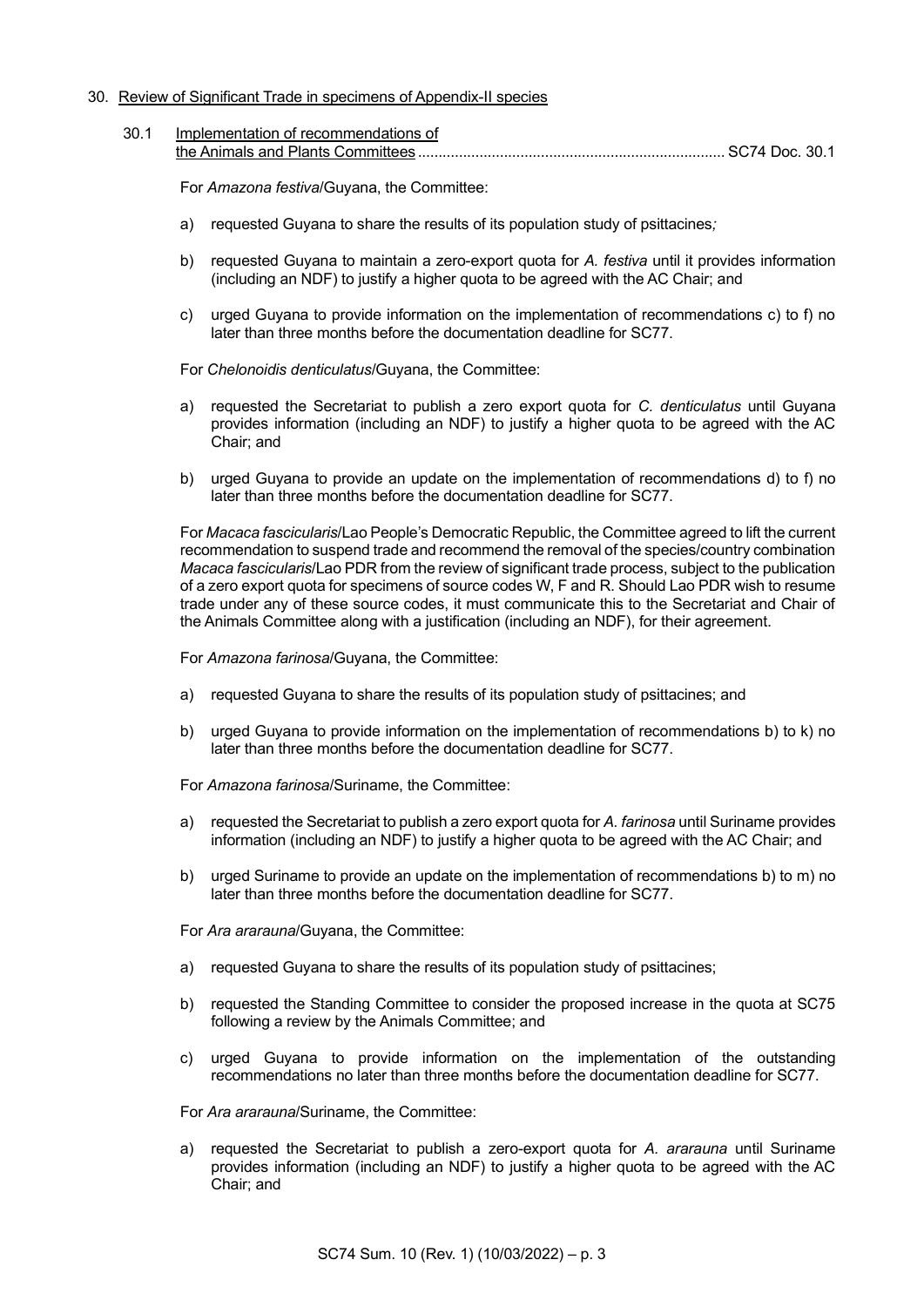b) urged Suriname to provide an update on the implementation of recommendations b) to m) no later than three months before the documentation deadline for SC77.

For *Ara chloropterus*/Guyana, the Committee:

- a) noted that recommendation a) has been complied with;
- b) requested Guyana to share the results of its population study of psittacines; and
- c) urged Guyana to provide information on the implementation of recommendations b) to k) no later than three months before the documentation deadline for SC77.

For *Ara chloropterus*/Suriname, the Committee:

- a) requested the Secretariat to publish a zero-export quota for *A. chloropterus* until Suriname provides information (including an NDF) to justify a higher quota to be agreed with the AC Chair; and
- b) urged Suriname to provide an update on the implementation of recommendations b) to m) no later than three months before the documentation deadline for SC77.

For *Poicephalus gulielmi*/Democratic Republic of the Congo, the Committee:

- a) commended DRC for implementing recommendations a) and b) in a timely manner; and
- b) urged DRC to provide an update on the implementation of the remaining recommendations c) to g) no later than three months before the documentation deadline for SC77.

For *Uromastyx geyri*/Mali, the Committee:

- a) requested the Secretariat to publish an interim zero export quota for specimens of *Uromastyx geyri* from Mali traded under source codes W, F and R, which shall remain in place until Mali provides information (including an NDF) to justify a higher quota to be agreed with the AC Chair;
- b) requested Mali to explain the discrepancies, including the lack of source codes, in the trade data; and
- c) urged Mali to provide an update on the implementation of recommendations b) to j) no later than three months before the documentation deadline for SC77.
- For *Cuora amboinensis*/Indonesia, the Committee:
- a) noted that recommendation a) has been complied with; and
- b) urged Indonesia to provide an update on the implementation of recommendations b) to k) no later than three months before the documentation deadline for SC77.

For *Anguilla anguilla*/Algeria, the Committee:

- a) noted that recommendations a) and b) have been complied with;
- b) invited Algeria to submit the scientific justification for the proposed increase in the quota;
- c) commended Algeria for the progress made to-date in implementing the remaining recommendations c) to l); and
- d) requested the Secretariat to produce a detailed summary of the information provided by Algeria for review by the Animals Committee and the IUCN anguillid specialist group, to be further considered by SC75.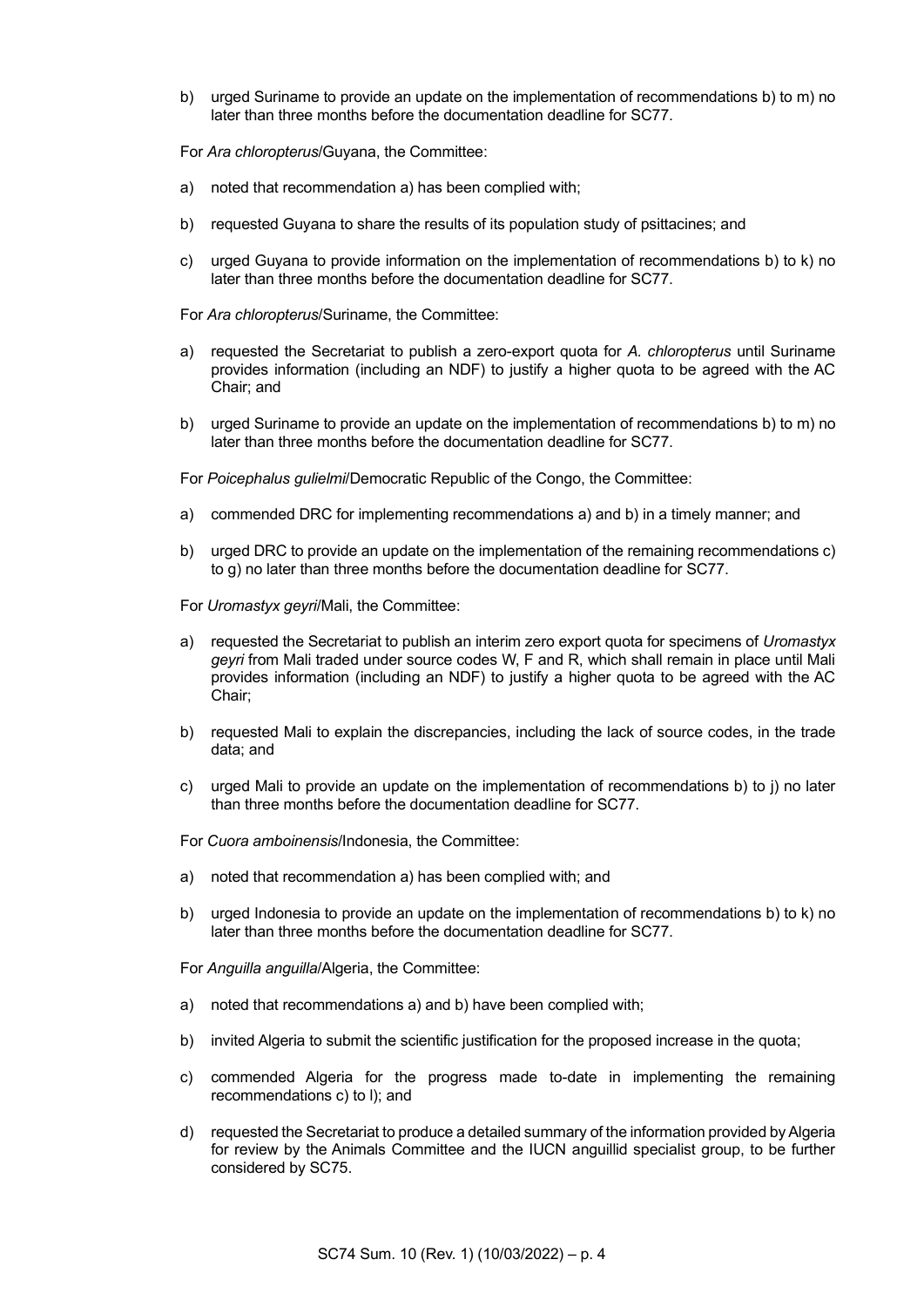For *Anguilla anguilla*/Morocco, the Committee:

- a) acknowledged that the situation for production of *A. anguilla* in Morocco is different from that of Algeria and Tunisia;
- b) commended Morocco for the detailed response it has provided and the measures it has put in place to manage the species and ensure a strong traceability system is in place; and
- c) requested the Secretariat to produce a detailed summary of the information provided by Morocco for review by the Animals Committee and the IUCN anguillid specialist group, to be further considered by SC75.

For *Anguilla anguilla*/Tunisia, the Committee:

- a) noted that recommendations a) and b) have been complied with;
- b) commended Tunisia for the progress made to-date in implementing the remaining recommendations c) to l); and
- c) requested the Secretariat to produce a detailed summary of the information provided by Tunisia for review by the Animals Committee and the IUCN anguillid specialist group, to be further considered by SC75.

For *Prunus africana*/Cameroon, the Committee:

- a) noted that Cameroon had complied with recommendations a) and b) of the Plants Committee and associated recommendations of the Standing Committee;
- b) encouraged Cameroon to continue the implementation of remaining recommendations c) to e) of the Plants Committee by consolidating the information it has accrued on NDFs, as well as through the implementation of the relevant project under the CITES Tree Species Programme; and,
- c) encouraged Cameroon to complete implementation of all outstanding recommendations, including recommendation m) of the Standing Committee, in time for the matter to be considered at SC77.

For *Pericopsis elata*/Congo, the Committee:

- a) commended Congo in the progress achieved in the implementation of recommendations a) to f) of the Plants Committee;
- b) encouraged Congo to finalise implementation of recommendations a) and b) by clarifying pending aspects relating to the quotas for 2019 and 2021 onwards;
- c) encouraged Congo to submit updated NDFs covering all forestry concessions licensed for export and associated information to justify the sustainability of quotas, in support of the implementation of decisions c) to f) of the Plants Committee; and,
- d) encouraged Congo to complete implementation of all outstanding recommendations in time for the matter to be considered at SC77.

For *Prunus africana*/Democratic Republic of the Congo, the Committee:

- a) acknowledged that the Democratic Republic of the Congo has complied with recommendation a) of the Plants Committee;
- b) acknowledged the progress made by the Democratic Republic of the Congo in the implementation of recommendations b) to d) of the Plants Committee, and encouraged it to share with the Chair of the Plants Committee the outcomes of the relevant project under the CITES Tree Species Programme (CTSP) in furtherance of fully implementing said recommendations;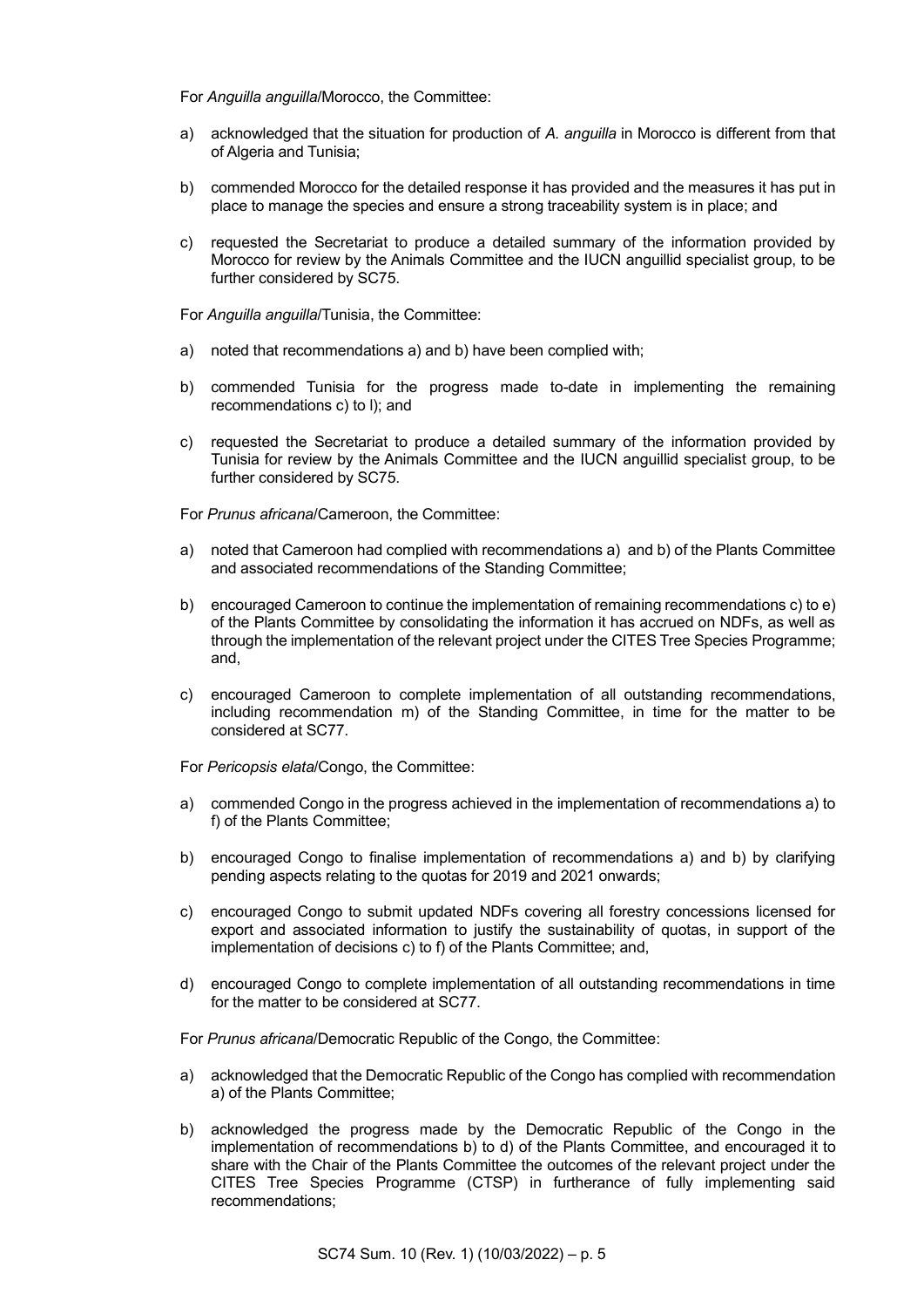- c) recommended the Democratic Republic of the Congo to present monitoring information on the impacts of the agreed annual export quotas for 2019 and 2020 on the population status of *P. africana* in harvested regions;
- d) recommended that the Democratic Republic of the Congo, prior to fully implementing the outstanding recommendations, any increases in the currently published quota, communicate to the Secretariat and the Chair of the Plants Committee as to the scientific basis by which it has established that exports are not detrimental to the survival of the species and are compliant with Article IV, paragraphs 2(a), 3 and 6(a) of the Convention;
- e) encouraged the Democratic Republic of the Congo to establish and communicate to the Secretariat a zero-export quota for regions in which it does not intend to undertake harvest of *Prunus africana*; and,
- f) encouraged the Democratic Republic of the Congo to implement all outstanding recommendations in time for the matter to be considered at SC77

For *Pericopsis elata*/Democratic Republic of the Congo, the Committee:

- a) acknowledged that the Democratic Republic of the Congo has complied with recommendations a) and b) of the Plants Committee;
- b) acknowledged the progress made by the Democratic Republic of the Congo in the implementation of recommendations c) to e) of the Plants Committee, in light of the outcomes of the relevant project under the CITES Tree Species Programme (CTSP);
- c) recommended that the Democratic Republic of the Congo continue to report to the Secretariat and the Chair of the Plants Committee on the implementation of recommendations c) to e) of the Plants Committee and consult with them on conservative *P. elata* quotas for 2022 onwards, supported by relevant findings of upcoming outcomes under the CTSP project; and,
- d) encouraged the Democratic Republic of the Congo to finalize the implementation of all outstanding recommendations in time for the matter to be considered at SC77.

For *Pterocarpus santalinus*/India, the Committee:

- a) noted that recommendation a) of the Plants Committee has been complied with;
- b) requested clarification from India as to how the study submitted under recommendation b) of the Plants Committee will translate into the publication of quotas for artificially propagated specimens for 2020 onwards;
- c) encouraged India to provide an update of the remaining stock of the one-time export of confiscated specimens from 2019 onwards, in order to complete implementation of recommendations c) and e) of the Standing Committee;
- d) encouraged India to finalize the implementation of all outstanding recommendations in time for the matter to be considered at SC77; and
- e) requested the Secretariat to review the additional information provided by India in consultation with the Plants Committee, through its Chair, and to provide an update to SC75.

For *Nardostachys grandiflora*/Nepal, the Committee:

- a) commended Nepal in its commitment to establish precautionary export quotas for *Nardostachys grandiflora*;
- b) requested Nepal to continue to consult with the Secretariat and the Chair of the Plants Committee any quota for 2022 onwards; and,
- c) requested the Secretariat to report progress on this case to SC75, including recommendations regarding its potential removal from the review of significant trade process.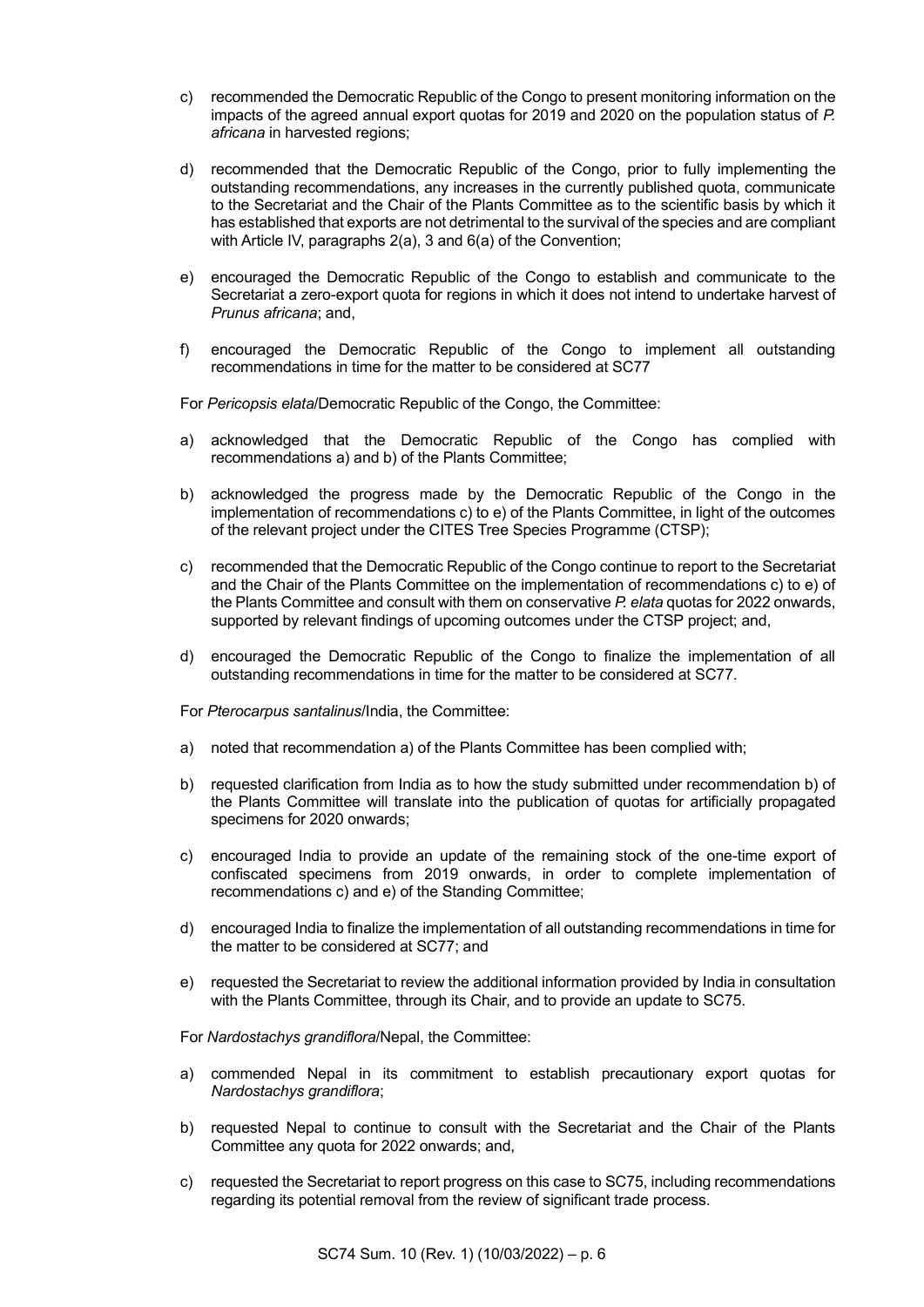For *Dalbergia retusa*/Nicaragua, the Committee:

- a) commended Nicaragua in its timely implementation of the Plants Committee's recommendations a) and b);
- b) requested Nicaragua to clarify how the NDFs thus far produced will translate into the establishment of sustainable annual quotas; and,
- c) requested Nicaragua to finalise implementation of recommendations c) and d) of the Plants Committee by three months before the documentation deadline for SC77.

For *Dalbergia retusa*/Panama, the Committee:

- a) urged Panama to implement recommendations a) to e) by three months before the documentation deadline for SC77; and,
- b) if Panama fails to meet that deadline, request the Secretariat to publish a zero-export quota as an interim measure, and encourage Panama to implement outstanding recommendations in time for the matter to be considered at SC77.

For *Bulnesia sarmientoi*/Paraguay, the Committee:

- a) commend Paraguay in its commitment to formulate NDFs and precautionary export quotas for *Bulnesia sarmientoi*;
- b) requested Paraguay to continue to consult with the Secretariat and the Chair of the Plants Committee any quota for 2022 onwards; and,
- c) requested the Secretariat to report progress on this case to SC75, including recommendations regarding its potential removal from the review of significant trade process.

#### 30.2 Review of Standing Committee recommendations to suspend trade made more than two years ago...................................................... SC74 Doc. 30.2

The Committee:

- a) withdrew its recommendation to suspend trade for *Cycas thouarsii* from Mozambique, noting that the botanical nomenclature expert should look into whether Mozambique is a range State for that species, and if appropriate recommend updates to relevant databases;
- b) withdrew its recommendation to suspend trade for *Plerogyra simplex* and *P. sinosa* from Fiji, subject to the publication of voluntary zero export quotas, recalling the provisions of paragraph k) i) of Resolution Conf. 12.8 (Rev. CoP18) that in such circumstances any change to the quota should be communicated to the Secretariat and Chair of the relevant Committee along with a justification (including an NDF), for their agreement;
- c) withdrew its recommendation to suspend trade for *Kinyongia fischeri* and *K. tavetana* from the United Republic of Tanzania, subject to the publication of voluntary zero export quotas, recalling the provisions of paragraph k) i) of Resolution Conf. 12.8 (Rev. CoP18) that in such circumstances any change to the quota should be communicated to the Secretariat and Chair of the relevant Committee along with a justification (including an NDF), for their agreement;
- d) agreed to retain the recommendations to suspend trade for the following species/country combinations; and